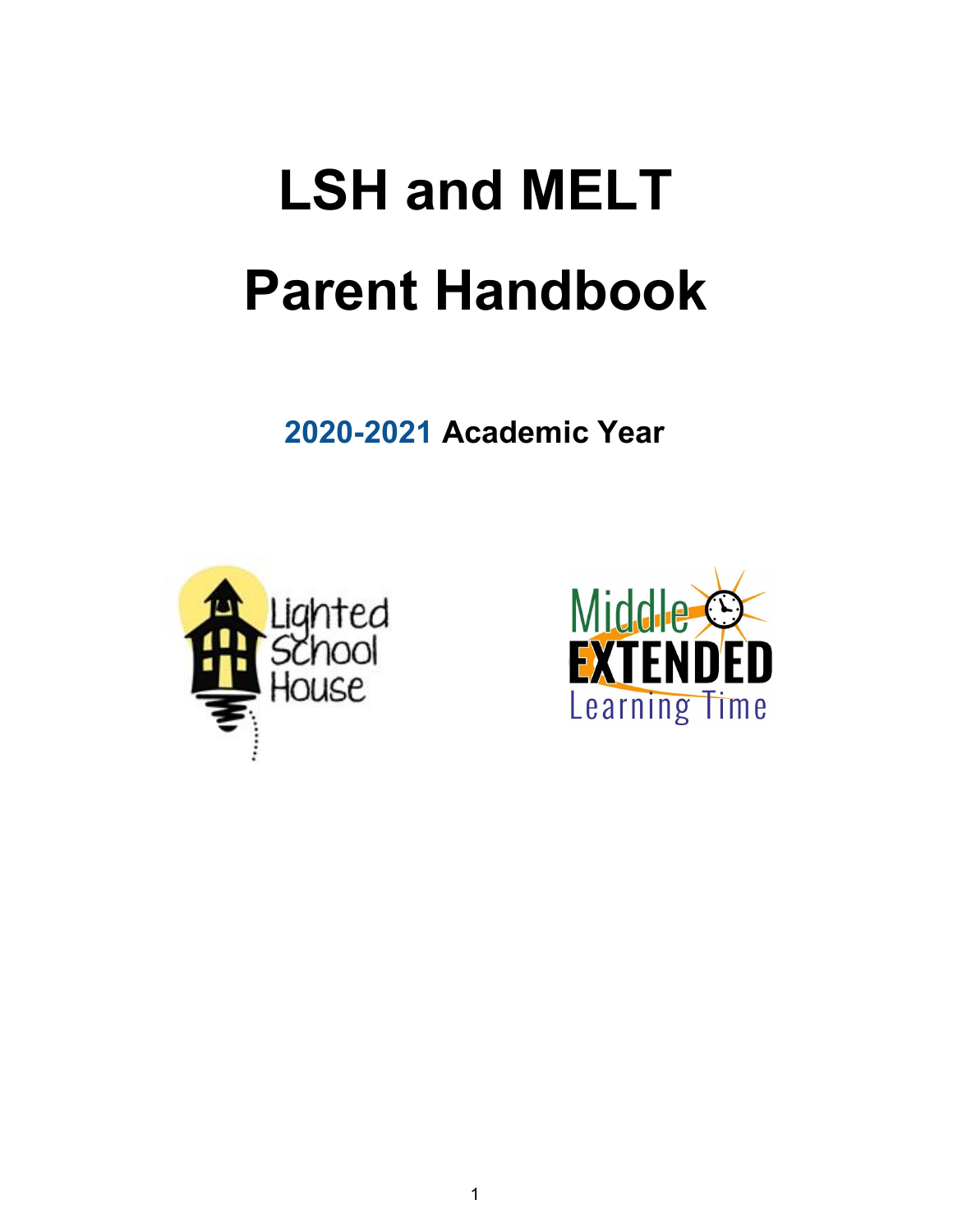# **TABLE OF CONTENTS**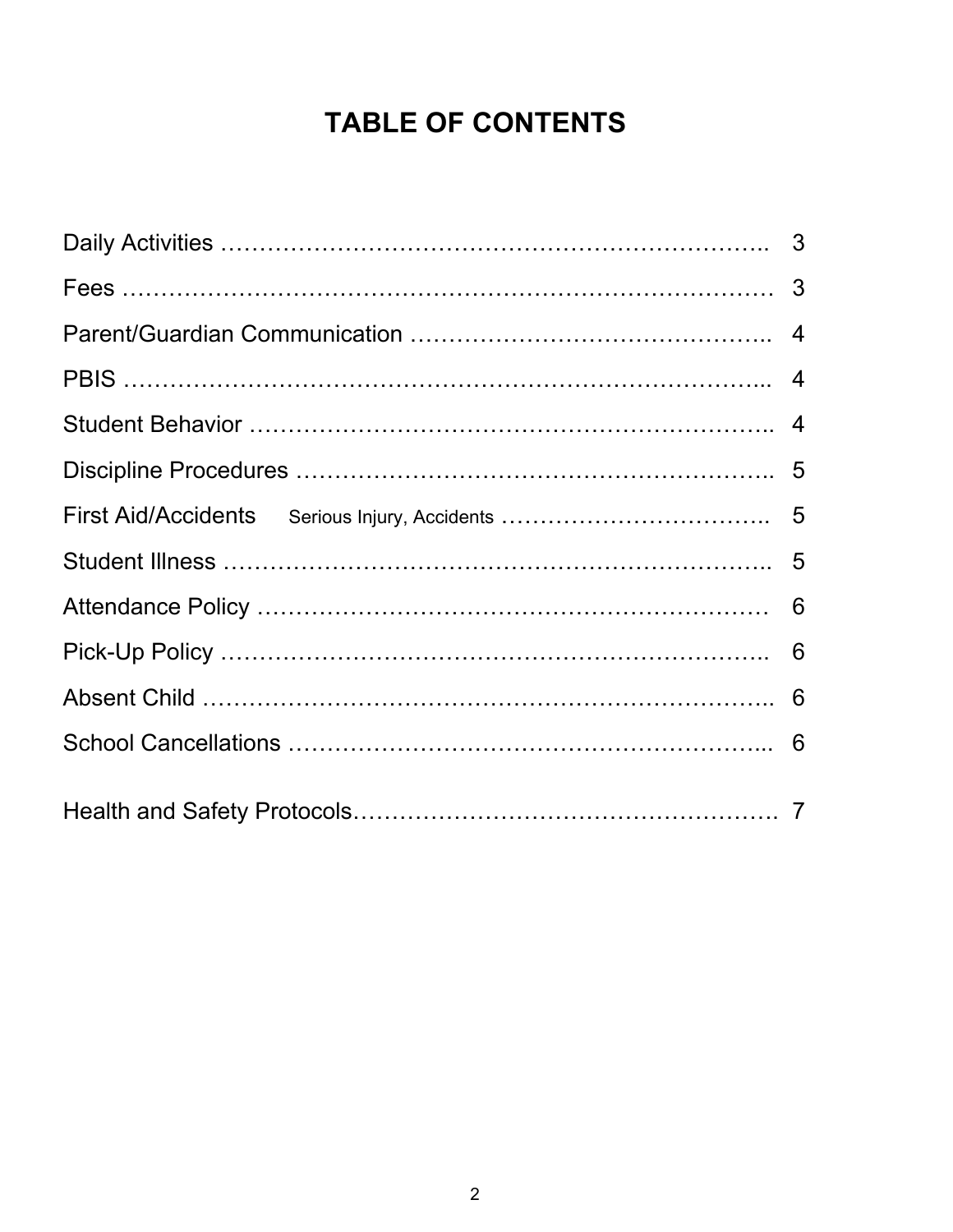## **Daily Activities**

Lighted School House is here to empower students and their families through extended day learning. We encourage you to take the time to come in and experience your child's growth with us. Also, if you have a unique talent that you would like to share with students, please contact your LSH coordinator.

### **Healthy Snack & Recess**

The afternoon program begins with a healthy snack that follows district guidelines. Once students have finished their snack, they are dismissed to recess. If your children have a dietary restriction or food allergy, please provide documentation from your doctor so that we may provide an alternative snack for your student.

### **Homework/Academic Help**

Students will focus on academics for approximately one hour, Monday—Thursday, working with classroom leads on homework assignments, and participating in individual skill-building activities designed to complement their day-school learning.



**\*The academic hour may not always be dedicated to homework. Time may be spent on academic interventions, tutoring, and practicing specific skills. It is important that parents check homework nightly to make sure everything has been completed.**

### **Enrichment Hour**

Students participate in activities that expand on learning in ways that differ from methods used during the school day for approximately one hour, Monday-Thursday. They often are interactive and project-focused. These activities are fun and allow participants to apply knowledge and skills stressed in school to real-life experiences. Lighted School House has various community partners who provide enrichment activities for all grades. On days that there are not community partners scheduled, Lighted School House provides a fun and educational activities.

### **Friday Fun Day**

Fridays will not include an academic hour but will be a full afternoon of engaging enrichment activities. Student-interest will determine available clubs, and students will be able to choose their activities.

### **Extended Pick-up**

From 5:00—6:00 p.m., students will be able to participate in team-building activities and physical recreation in the gym with staff members.

### **Fees**

Fees can be paid at any time throughout the school year**.** Please see the rates below.

Full Year Registration Fee: \$250 Full Year Reduced Fee: \$125

Half Year Registration Fee: \$125 Half Year Reduced Fee: \$62.50

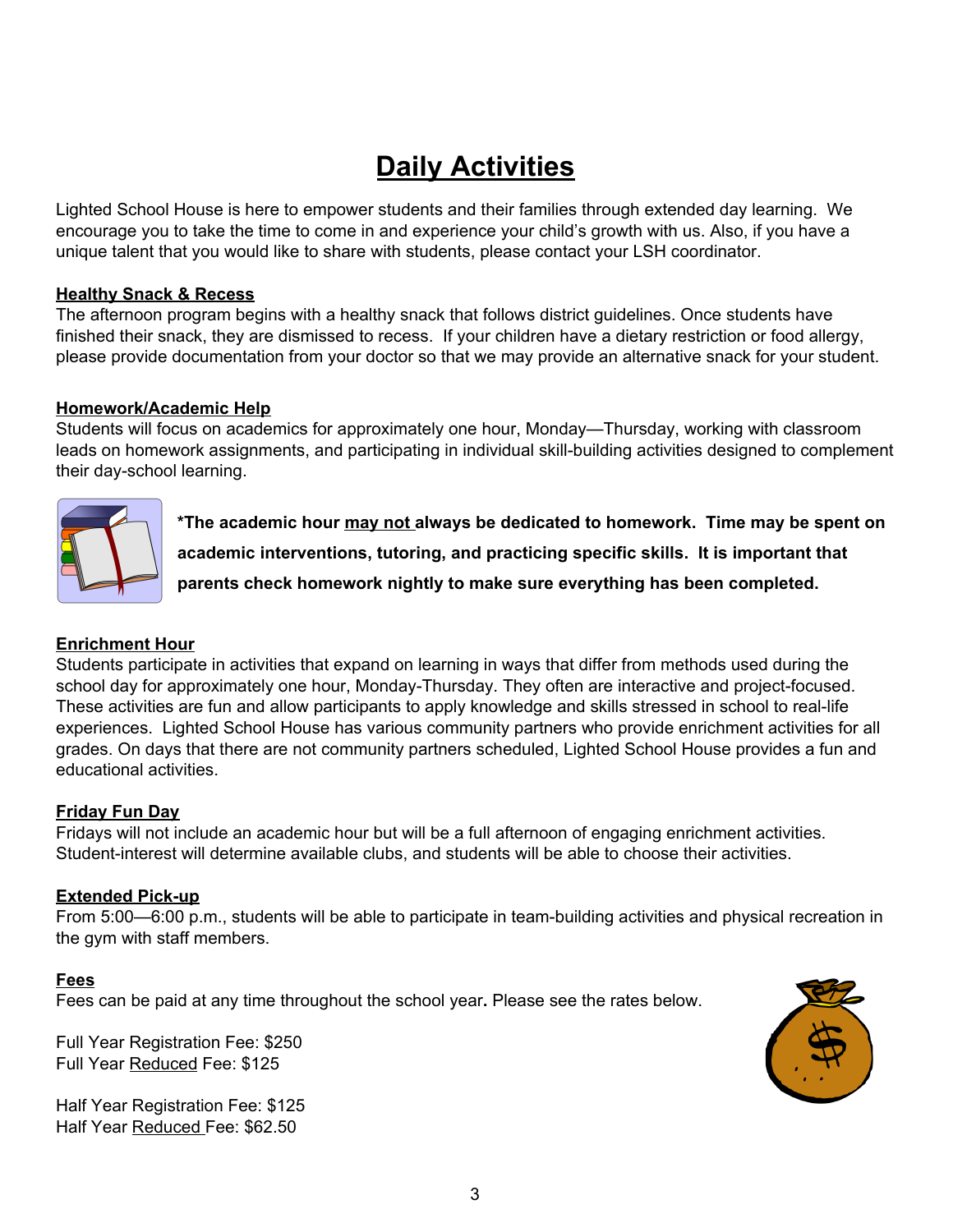\*Extended Pick-up (5:15—6:00 p.m.) is available for an additional \$10 per month per student \*\*Additional payment options and scholarships are available upon request. Please see the site coordinator for details. Payment can be made by cash, check, echeck, or Credit/debit, be aware credit has an added 3% charge.

### **Parent/Guardian Communication**

Communication between parents/guardians and Lighted School House staff is vital to meeting your child's academic and social needs. Meetings may be scheduled with Lighted School House staff by parents/guardians.

It is helpful to keep our staff informed about changes happening to your children, such as a move, hospitalization of a parent or sibling, divorce, or any other event that could have a profound impact on your child's behavior. Knowing this information can help us to be more aware of changes in your child's mood, behavior, personality, or physical health. All information is kept confidential by Lighted School House staff and can be communicated by phone, in writing, or at a face-to-face meeting. If a translator is needed prior to setting up a meeting, please let the staff know to make the appropriate party available.

# **Positive Behavioral Intervention and Supports (PBIS)**

Lighted School House follows the "Positive Behavioral Intervention and Supports" (PBIS) method to promote positive behavior. Definition: Positive Behavioral Intervention and Supports (PBIS) is a systemic approach to proactive, school-wide discipline based on a Response to Intervention (RtI) model. PBIS applies evidence-based programs, practices, and strategies for all students to increase academic performance, improve safety, decrease problem behavior, and establish a positive school culture. Schools implementing PBIS build on existing strengths, complementing, and organizing current programming and strategies. The PBIS model has been successfully implemented in thousands of schools in over 40 states, resulting in dramatic reductions in disciplinary interventions and academic achievement increases. (<http://www.dpi.state.wi.us/rti/pdf/pbisoverview.pdf>

### **Student Behavior**

Students participating in the Lighted School House program must follow the same PBIS rules as the school day. Students are expected to:

- **Be Respectful**
- **Be Responsible**
- **Be Safe**

Some examples:

- Keep hands, feet, and other objects to themselves.
- Use acceptable language
- Follow line basics in the hallway.
- Keep arms at your sides
- $\circ$  Stay inline when walking in the hallway as a group
- Walking feet
- Look forward
- No talking
- Follow dress codes by season

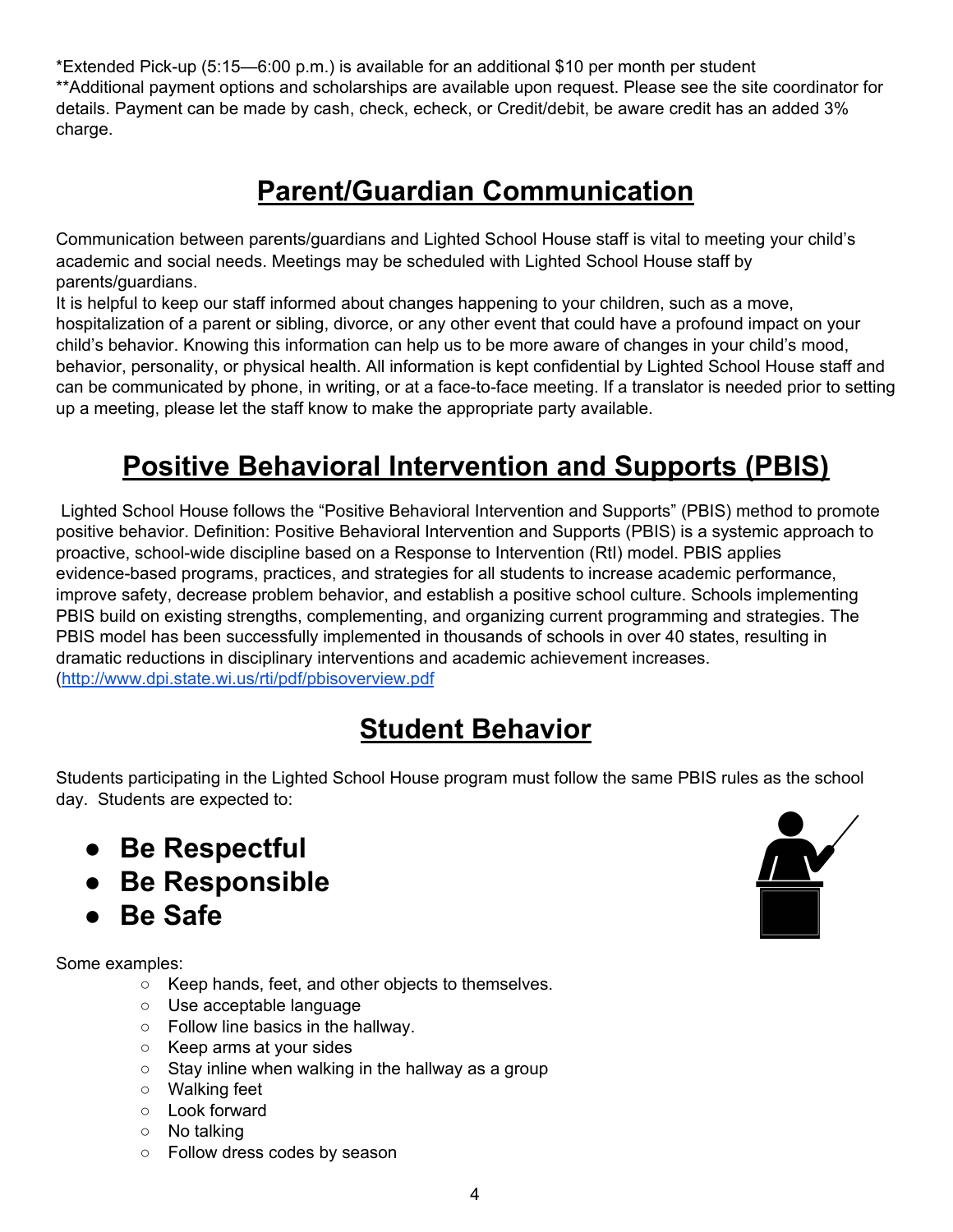- Follow school playground rules
- No toys permitted
- Bikes, skateboards, and rollerblades should be secured and out of reach during Lighted School House
- Put forth their best effort
- Make good choices

**REMINDER: Student possession of cellular phones is not permitted. They should be turned off and should not be used during school hours or on school grounds.**



### **Discipline Procedures**

Parents must remember that their child's participation in Lighted School House is a privilege. Lighted School House reserves the right to suspend or expel a child at any time. Students' behavior will affect their ability to participate in the program.

Discipline problems will be handled using the same PBIS procedures as the school day. Lighted School House staff will reteach, model, and offer choices to students when applicable.

If behavior warrants it, an LSH staff member will issue consequences. A parent/guardian will be notified. Such consequences may include:

- loss of 1 or more field trips
- suspension from the program
- dismissal from LSH

Immediate suspension from Lighted School House may be necessary depending on the severity of the offense. Lighted School House has the right to suspend students for the following reasons including, but not limited to:

- Continued disobedience
- Illegal acts on school grounds
- Any act that endangers a person's health or safety

Refunds will not be given for student suspensions or dismissals.

Actions such as those listed above may require Lighted School House staff to contact parents for early pick-up. If we are not able to reach someone from our contact list, or if the student is not picked up in a reasonable amount of time, we will notify the police.

### **First Aid/Accidents**

If a child is slightly injured while attending Lighted School House, first aid will be given. The Lighted School House staff is trained in First Aid and CPR.

### **Serious Injury**

If a child is seriously injured or has a medical emergency, emergency services will be contacted and the child will be transported to the hospital. We will make every effort to contact parents and emergency contacts listed on your child's registration form. **It is vital that emergency information is kept current regarding your child's medical conditions**.



### **Illness**

If a child is ill, they will be sent home from Lighted School House. A Lighted School House staff member will contact you (or your child's emergency contacts) and ask you to pick up your child.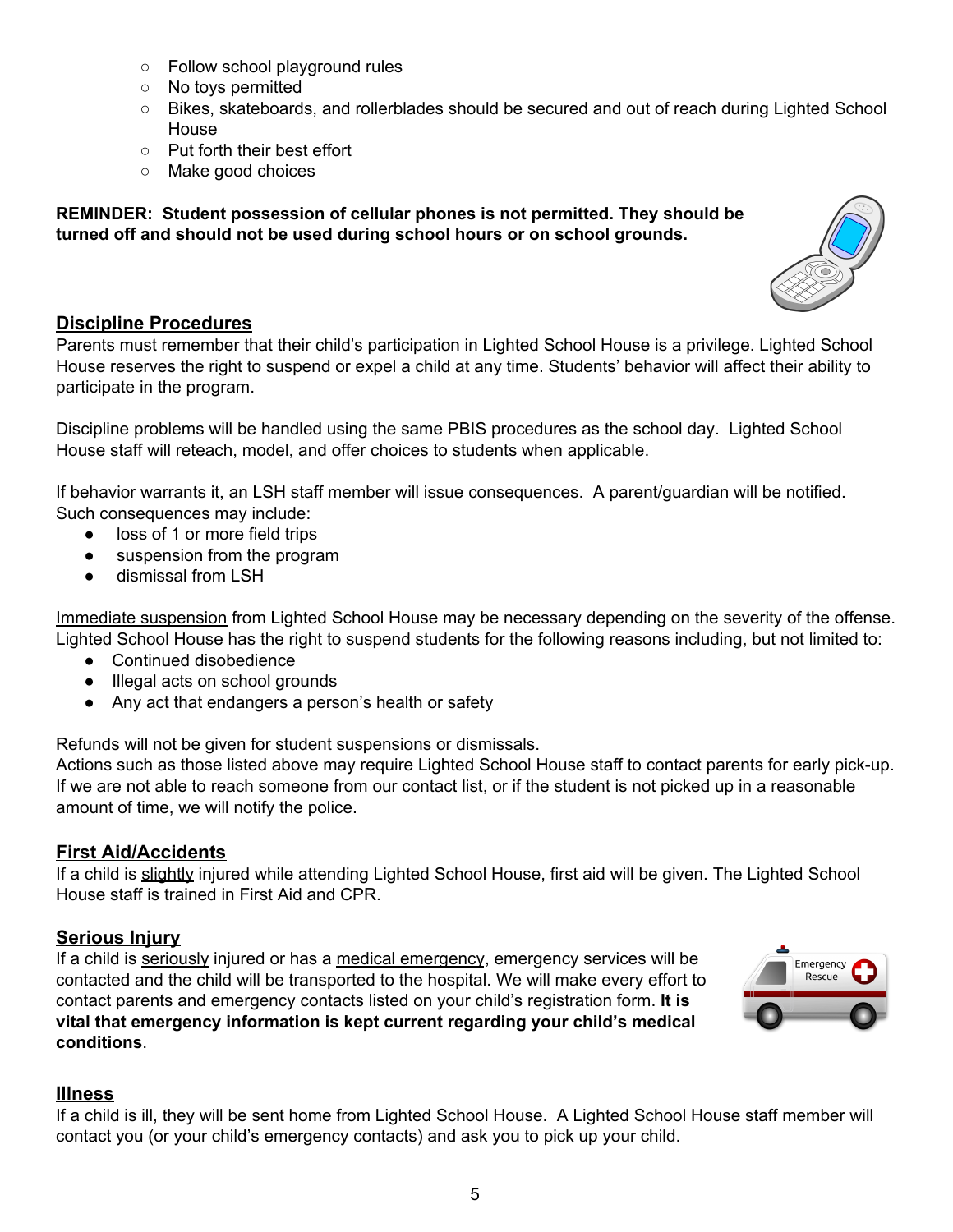# **Attendance Policy**



As an extended-day learning program, LSH staff wants to ensure your child receives the full benefits of our programming. In order to do so, **we recommend students attend a minimum of 2 FULL days per week** (2:35—5:00 p.m.). Students who consistently fall short of the requirement may be asked to leave the program.

Lighted School House expects your child to attend on the days selected when you registered. If you called your child is sick for the school day or signed them out early, we will not allow them at LSH. If your child did attend the school day and you would like to excuse them from Lighted School House only, please call the office by 2:00 pm or send a note to school with your child.

It is very important that you send a note or call the office to let us know your child will not be attending. If your child is not at Lighted School House and we were not informed about the absence, we will call every contact you have given us to ensure your child is safe.

If your child rides the bus home from school, it is also important that you call Kobussen, (920) 424-7575, to schedule or cancel the bus according to the days your child will be attending Lighted School House.

### **Pick-Up Policy**

We ask that you *only pick your child up at 5:00 pm.* Having children leave before then can be a disruption to community partners, and can impede on time for academics. If there is an emergency where your child needs to be picked up before 5:00 pm dismissal, he/she will need to be signed out.

All students will need to be checked out by the site coordinator at pick-up time (5:00 p.m.) If your child does not walk or bike home, someone from the pre-approved pick-up list will need to *meet the child inside the* school to escort him/her home. If your child has not been picked up by 6:15 pm, we will contact the Oshkosh Police Department.

\*\*Please contact LSH staff if alternate transportation methods are required.

### **Missing Child**

If your child is supposed to come to Lighted School House and forgets to come, we will look for him/her by checking the school hallways, playground, make an all-school announcement, calling home, and calling all emergency contacts. If we cannot find your child, cannot reach you or your listed emergency contacts, we will assume that your child has made it home safely unless otherwise communicated to us by you.

### **School Cancellations**

If the school day has been canceled due to weather or emergencies, there will be no Lighted School House. If



the weather is questionable, parents and guardians should monitor local radio and TV stations, and the district website for announcements.

**If school closes early, or the school district cancels after school activities, there will be no Lighted School House.**

# **New Health and Safety Protocols**